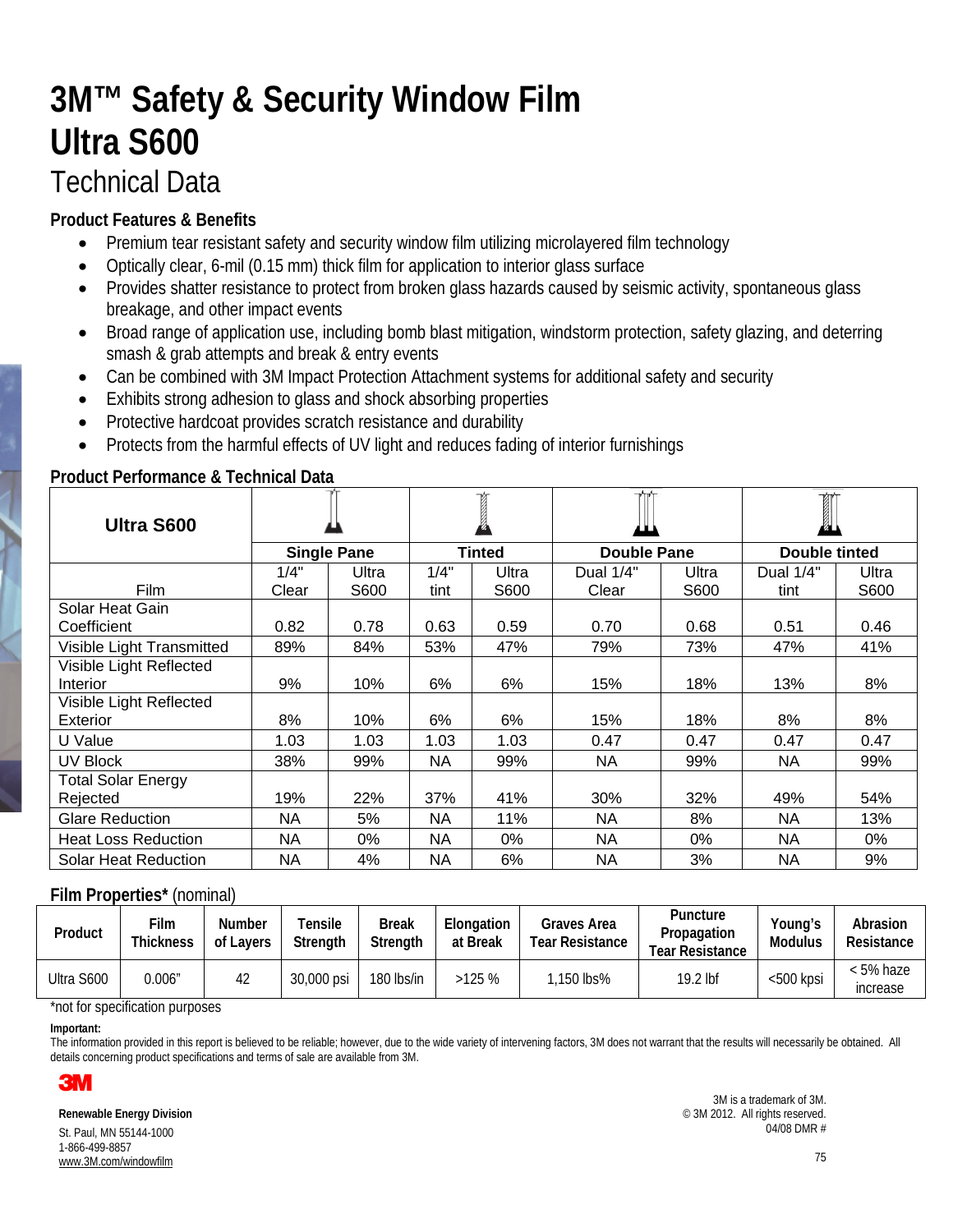## **Specifications 3M Ultra S600 Safety and Security Window Film**

#### **1.0 Scope**

This specification is for an optically clear glass shatter resistant and abrasion resistant window film which, when applied to the interior window surface, will help hold broken glass together and reduce the ultra-violet light that normally would enter through the window. This is an easily applied, premium tear-resistant safety and security window film that is useful for increased measure of protection in a broad range of applications, including basic glass fragment retention, spontaneous glass breakage, seismic preparedness, safety glazing applications, protection from windborne debris, bomb blast mitigation, and deterring Smash and Grab or Break and Entry events. Certain applications may require the film be used in conjunction with a film attachment system. The film shall be called **3M Ultra S600 Safety and Security Window Film**.

#### **2.0 Applicable Documents**

The publications listed below form a part of this specification to the extent referenced. The publications are referred to in the text by the basic designation only.

The 1985 American Society for Heating, Refrigeration, and Air Conditioning Engineers (ASHRAE) Handbook of Fundamentals.

The American National Standards Institute (ANSI).

ANSI Z97.1 Specification for Safety Glazing Material used in Buildings

The American Society for Testing and Materials (ASTM):

- ASTM E-308 Standard Recommended Practice for Spectrophotometry and Description of Color in CIE 1931 System
- ASTM E-903 Standard Methods of Test for Solar Absorbance, Reflectance and Transmittance of Materials Using Integrating Spheres
- ASTM D-882 Standard Test Method for Tensile Properties of Thin Plastic Sheeting
- ASTM D-1044 Standard Method of Test for Resistance of Transparent Plastics to Surface Abrasion (Taber Abrader Test)
- ASTM D-2582 Standard Test Method for Puncture-Propagation Tear Resistance of Plastic Film and Thin Sheeting
- ASTM D-4830 Standard Test Methods for Characterizing Thermoplastic Fabrics Used in Roofing and Waterproofing.
- ASTM G-90 Standard Practice for Performing Accelerated Outdoor Weatherizing for Non-metallic Materials Using Concentrated Natural Sunlight
- ASTM G 26 Standard Practice for Performing Accelerated Outdoor Weatherizing for Non-metallic Materials Using Concentrated Natural Sunlight
- ASTM E-84 Standard Method of Test for Surface Burning Characteristics of Building Materials
- ASTM D-1004 Standard Method of Test for Resistance of Transparent Plastics to Tearing (Graves Tear Test)
- ASTM E-1886 Standard Test Method for Performance of Exterior Windows, Curtain Walls, Doors, and Impact Protective Systems Impacted by Missile(s) and Exposed to Cyclic Pressure Differentials
- ASTM E-1996 Standard Specification for Performance of Exterior Windows, Curtain Walls, Doors and Impact Protective Systems Impacted by Windborne Debris in Hurricanes
- ASTM F-1642 Standard Method of Test for Glazing and Glazing Systems Subject to Airblast Loadings, as adapted by the U.S. Government GSA Test Standard Protocols
- ASTM F-2912 Standard Specification for Glazing and Glazing Systems Subjected to Airblast Loadings

The Consumer Products Safety Commission (CPSC) 16 CFR, Part 1201, Safety Standard for Architectural Glazing Material

GSA-TS01-2003 General Services Adminstration Standard Test for Glazing and Glazing Systems Subject to Airblast Loadings

Window 4.1. A Computer Tool for Analyzing Window Thermal Performance, Lawrence Berkeley Laboratory

#### **3.0 Requirements of the Film**

3.1 **Film Material**: The film material shall consist of an optically clear polyester film, consisting of 42 co-extrdued microlayers, with a durable acrylic abrasion resistant coating over one surface, and a UV stabilized pressure sensitive adhesive on the other. The film color is clear and will not contain dyed polyester. The film shall have a nominal thickness of 6 mils (0.006 inches). There shall be no evidence of coating voids. The film shall be identified as to Manufacturer of Origin (hereafter to be called Manufacturer).

#### **Important:**

The information provided in this report is believed to be reliable; however, due to the wide variety of intervening factors, 3M does not warrant that the results will necessarily be obtained. All details concerning product specifications and terms of sale are available from 3M.



**Renewable Energy Division** St. Paul, MN 55144-1000 1-866-499-8857 www.3M.com/windowfilm

3M is a trademark of 3M. © 3M 2012. All rights reserved. 04/08 DMR #